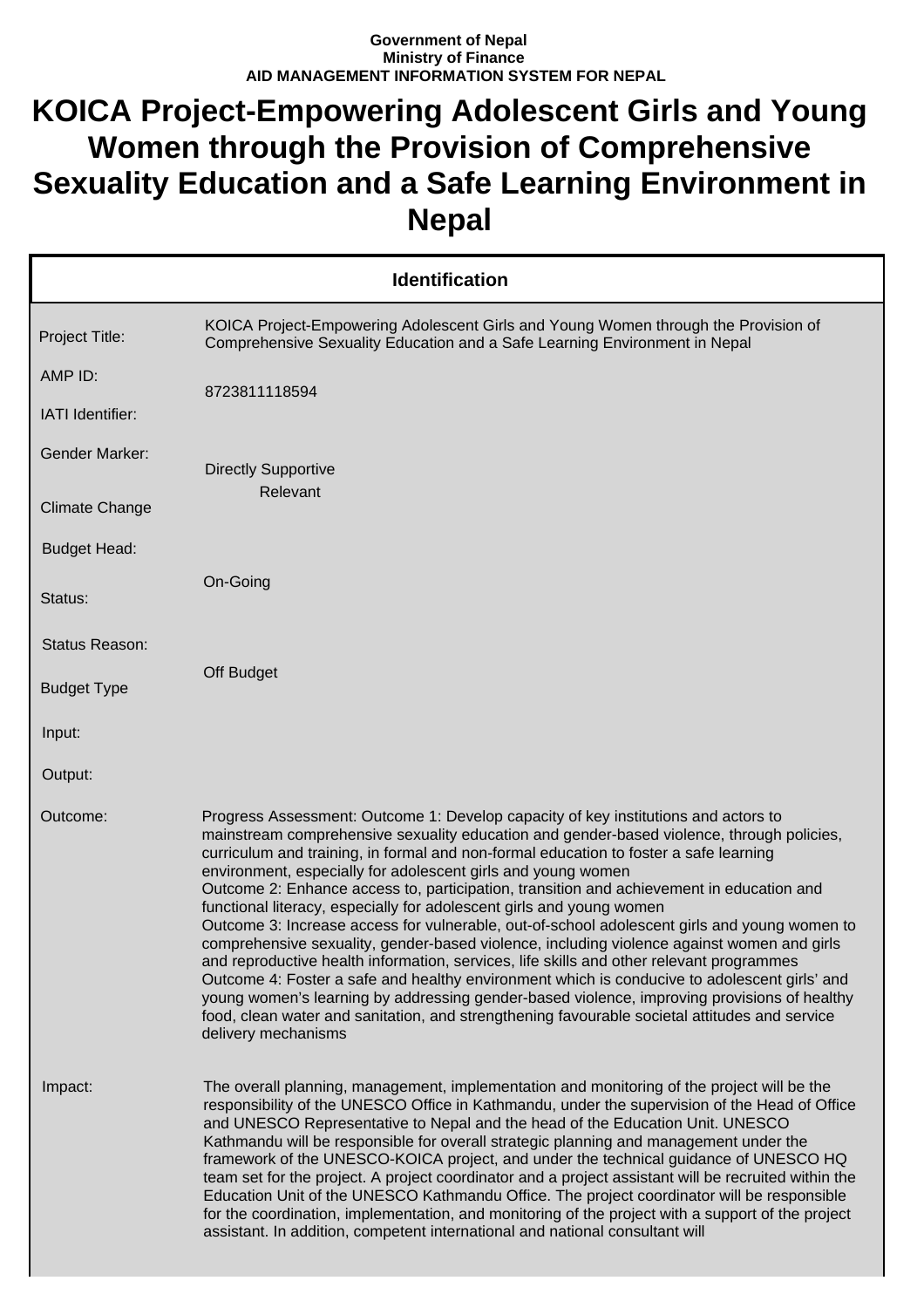|                                       | be recruited as necessary    |
|---------------------------------------|------------------------------|
| Treasury Type:                        |                              |
| Humanitarian Ald:                     | $\operatorname{\mathsf{No}}$ |
|                                       |                              |
|                                       |                              |
|                                       |                              |
|                                       |                              |
|                                       |                              |
|                                       |                              |
|                                       |                              |
|                                       |                              |
|                                       |                              |
|                                       |                              |
|                                       |                              |
|                                       |                              |
|                                       |                              |
|                                       |                              |
|                                       | <b>Planning</b>              |
| Date of Agreement                     | 2016-06-01                   |
| Date of effectiveness 2016-06-01      |                              |
|                                       |                              |
| <b>Proposed Start Date</b>            |                              |
| <b>Actual Start Date</b>              |                              |
| Planned Completion 2021-12-31<br>Date |                              |

| Location     |            |
|--------------|------------|
| Location     | Percentage |
| <b>NEPAL</b> | 100.0%     |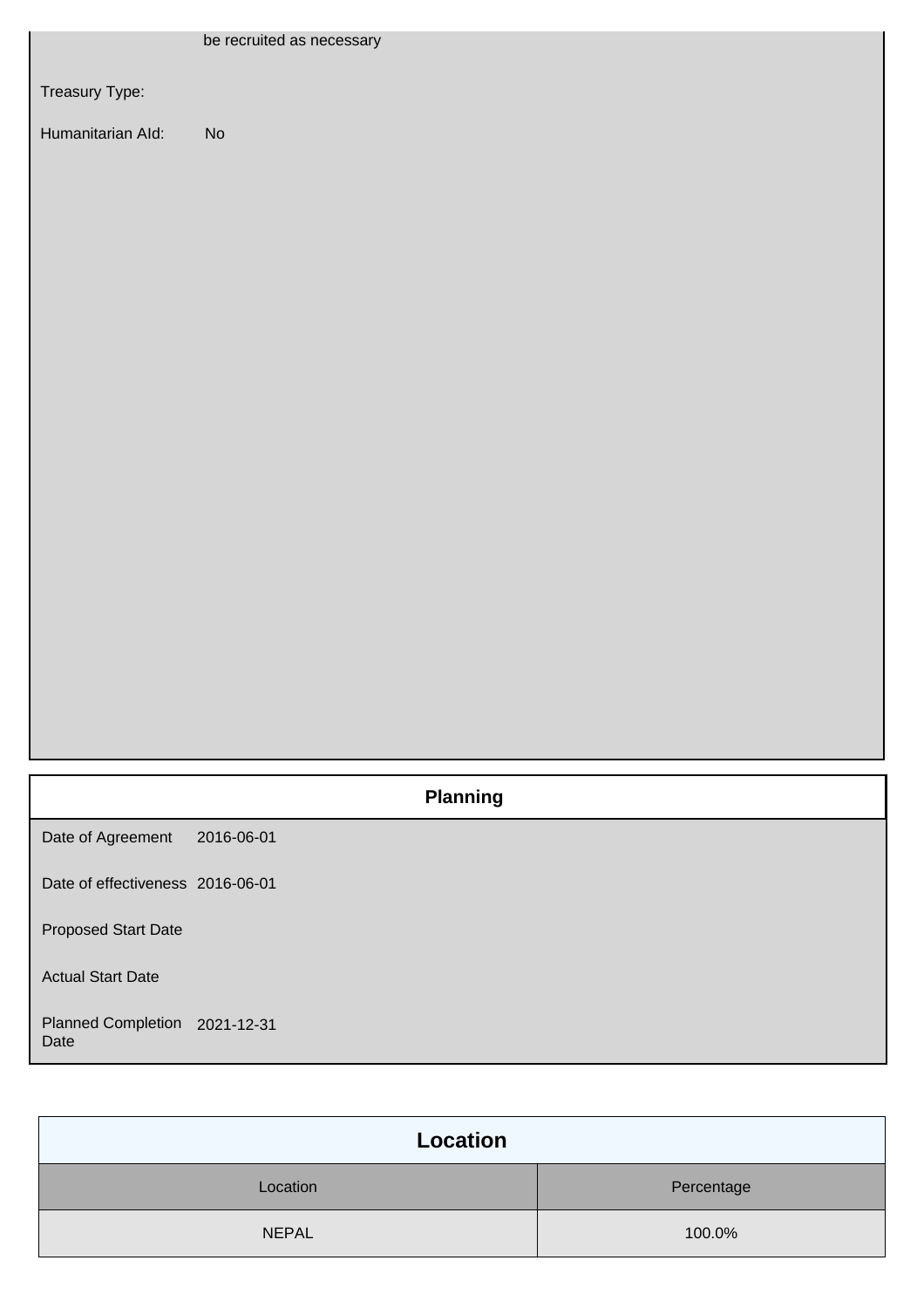| <b>National Plan</b>                                                            |            |
|---------------------------------------------------------------------------------|------------|
| Program                                                                         | Percentage |
| [ Education ] [ Social Development Policy ] [ National Development Plan (NDP) ] | 100.0%     |

| <b>Sector</b>                           |            |
|-----------------------------------------|------------|
| Sector                                  | Percentage |
| Nepal Sector Classification EDUCATION 0 | 100.0%     |

| <b>Implementing/Executing Agency</b>                             |        |
|------------------------------------------------------------------|--------|
| <b>Implementing Agency</b>                                       |        |
| United Nations Educational, Scientific and Cultural Organization | 100.0% |
| <b>Executing Agency</b>                                          |        |
| United Nations Educational, Scientific and Cultural Organization | 100.0% |
| <b>Responsible Organization</b>                                  |        |
| Ministry of Education                                            | 100.0% |
| Donor                                                            |        |
| Korea International Cooperation Agency                           | 0.0%   |

| <b>Funding</b>             |                                               |                       |                               |            |                     |
|----------------------------|-----------------------------------------------|-----------------------|-------------------------------|------------|---------------------|
| Transaction<br>Date        | Type of<br>Assistance                         | Mode of<br>Payment    | Post Earthquake<br>Assistance | Commitment | <b>Disbursement</b> |
|                            | <b>Korea International Cooperation Agency</b> |                       |                               |            |                     |
|                            | <b>Actual</b>                                 |                       |                               |            |                     |
| 6/1/2016                   | Technical<br>Assistance<br>(Standalone)       | <b>Direct Payment</b> | No                            | 3,530,121  |                     |
| 12/31/2016                 | Technical<br>Assistance<br>(Standalone)       | Direct Payment        | No                            |            | 23,654              |
| 12/31/2017                 | Technical<br>Assistance<br>(Standalone)       | Direct Payment        | No                            |            | 665,749             |
| <b>UNDISBURSED BALANCE</b> |                                               |                       | 2,840,718                     |            |                     |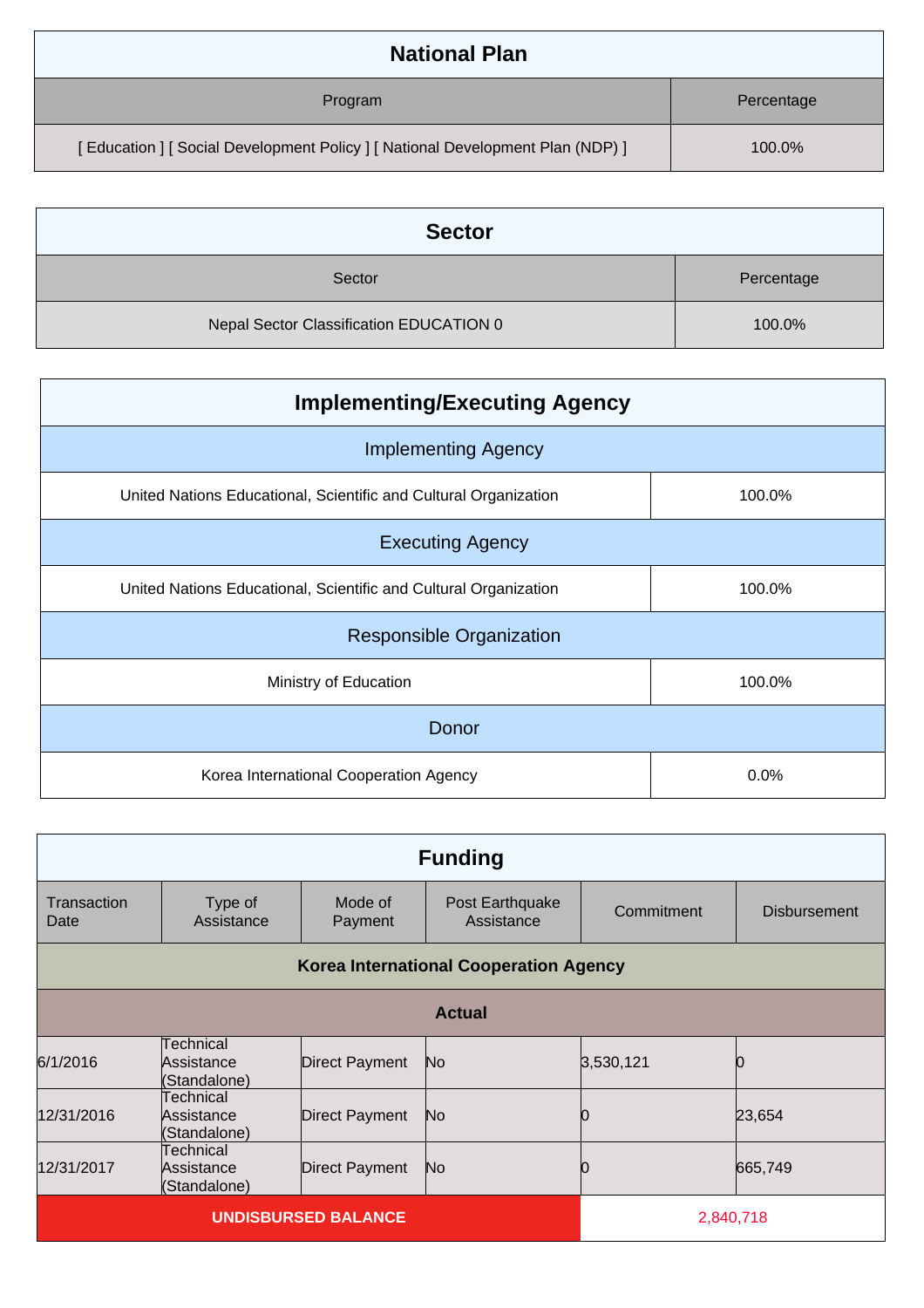| Transaction<br>Date                            | Type of<br>Assistance                   | Mode of<br>Payment | Post Earthquake<br>Assistance | Commitment | <b>Disbursement</b> |
|------------------------------------------------|-----------------------------------------|--------------------|-------------------------------|------------|---------------------|
| 12/31/2018                                     | Technical<br>Assistance<br>(Standalone) | Direct Payment     | No.                           |            | 1,049,068           |
| 12/31/2019                                     | Technical<br>Assistance<br>(Standalone) | Direct Payment     | No.                           |            | 762,142             |
| 7/1/2020                                       | Technical<br>Assistance<br>(Standalone) | Direct Payment     | N <sub>o</sub>                |            | 86,346              |
| 8/11/2021                                      | Technical<br>Assistance<br>(Standalone) | Direct Payment     | No.                           |            | 310,065             |
| Total                                          |                                         |                    | 3,530,121                     | 2,897,024  |                     |
| Total (Korea International Cooperation Agency) |                                         |                    | 3,530,121                     | 2,897,024  |                     |
| <b>UNDISBURSED BALANCE</b>                     |                                         |                    | 633,097                       |            |                     |

| <b>Progress Achieved</b>       |
|--------------------------------|
| Progress Achieved:             |
| Key Problems:                  |
| Steps Taken to Solve Problems: |

| <b>Funding Information</b>        |                |  |
|-----------------------------------|----------------|--|
| <b>Total Actual Commitment</b>    | 3,530,121      |  |
| <b>Total Planned Commitment</b>   | $\mathbf 0$    |  |
| <b>Total Actual Disbursement</b>  | 2,897,024      |  |
| <b>Total Planned Disbursement</b> | $\overline{0}$ |  |
|                                   |                |  |